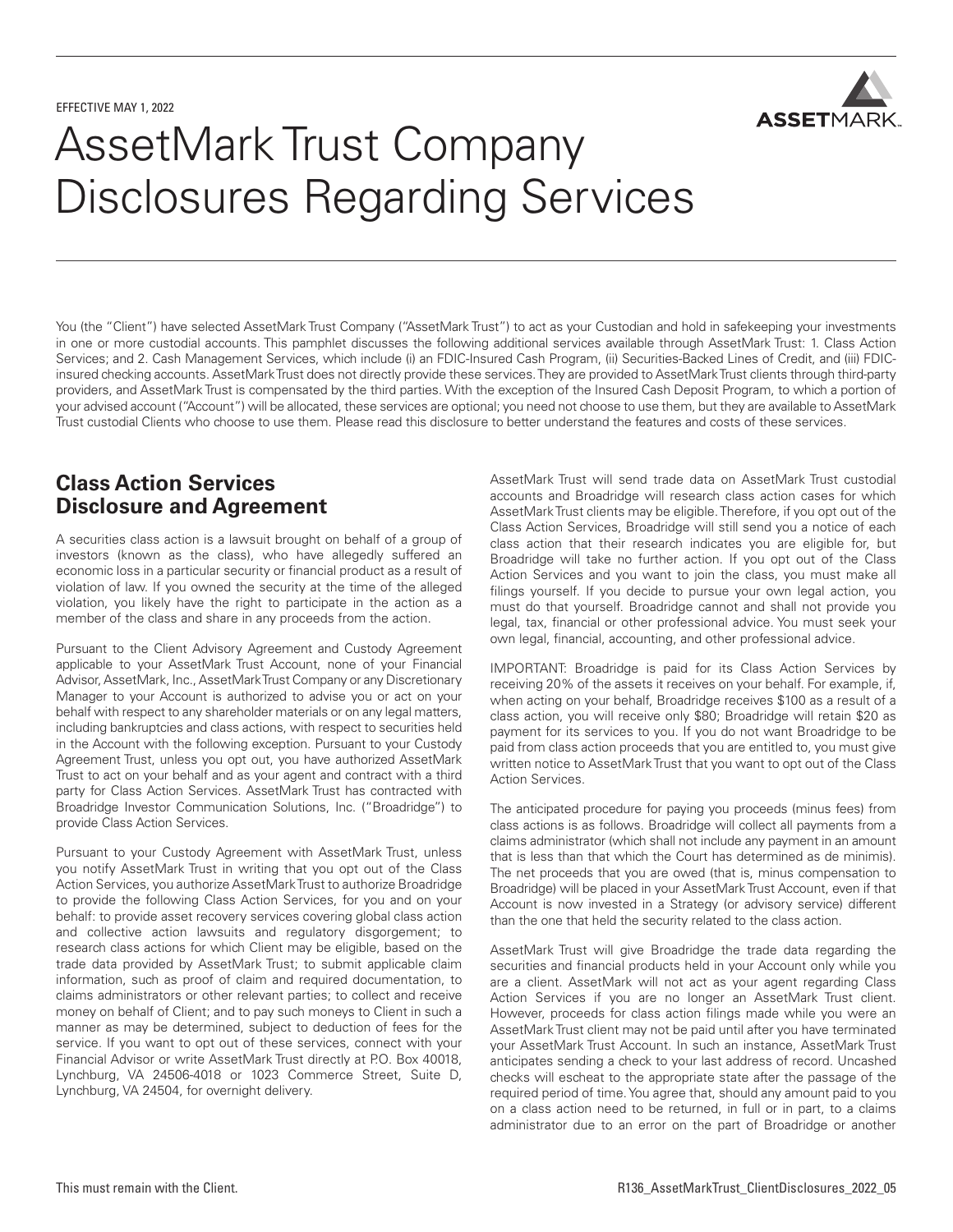party, such amount may be deducted from your Account and paid to the party owed or you will pay back the amount incorrectly paid you. These procedures may change. AssetMark will tell you of changes, but it may not be with prior notice.

Broadridge will research class actions and collective action lawsuits and regulatory disgorgements worldwide based upon the trade data that AssetMark Trust provides it, but neither Broadridge nor AssetMark Trust make any representation or warranty that all class actions and disgorgements to which you may be entitled will be identified and/or appropriately applied for, and you accept that risk if you receive Class Action Services from Broadridge. You agree that AssetMark Trust and Broadridge, their affiliates and their officers, directors, shareholders, agents and employees, and their agents, vendors and service providers shall not be liable for any losses, damages or expenses resulting from any action or inaction by AssetMark Trust or Broadridge or the above parties in connection with any class action lawsuits or regulatory disgorgements. You agree that AssetMark Trust shall not be liable for any action or inaction by Broadridge or its agents or service providers. If you do not agree to these limitations of liability, you must opt out of Class Action Services.

AssetMark Trust Conflicts of Interest – Broadridge will be compensated for its Class Action Services to AssetMark Trust clients by retaining 20% of class action proceeds payable to AssetMark Trust clients (who have not opted out of the Class Action Services). AssetMark Trust also uses Broadridge as a service provider for other services. Broadridge is compensated by AssetMark Trust or another party, such as the security issuer, depending on the service. For example, AssetMark Trust pays Broadridge to deliver prospectuses related to the holdings in client accounts to AssetMark Trust clients, but the security issuer pays Broadridge for delivery of proxy materials. Broadridge provides incentives to AssetMark Trust to use Broadridge by providing rebates to AssetMark Trust if multiple services are used. AssetMark Trust receives payments from Broadridge based on the compensation Broadridge receives for delivery of proxy materials to AssetMark Trust clients, and the rate used to calculate these payments will increase if Broadridge Class Action Services are used. The rebate paid by Broadridge to AssetMark Trust (which is based on the compensation Broadridge receives for proxy material delivery from the security issuer) may exceed the amount of fees paid by AssetMark Trust to Broadridge during the year (for prospectus deliveries). This receipt by AssetMark Trust creates a conflict of interest in that it is to AssetMark Trust's advantage to offer Broadridge Class Action Services to its clients. AssetMark Trust addresses this conflict by this disclosure, by making clear to clients that they can opt out of the services and by having a procedure for them to do so. An additional conflict exists as follows. Clients can chose as the Strategy for their Account one managed by AssetMark Trust affiliate, AssetMark, Inc. AssetMark, Inc., would then have the conflict of choosing for its advisory clients securities likely to be involved in class actions, because such could increase the likelihood that AssetMark Trust clients would choose to use Class Action Services. AssetMark Trust and AssetMark, Inc., address this conflict by disclosing it.

# **Cash Management Services Disclosures**

AssetMark Trust's Cash Management Services include: 1. an FDIC-Insured Cash Program; 2. Securities-Backed Lines of Credit; and 3. FDIC-insured checking accounts. AssetMark Trust does not directly provide these services. They are provided to AssetMark Trust clients through third-party providers, and AssetMark Trust is compensated by the third parties. With the exception of the Insured Cash Deposit Program, to which a portion of your advised Account (invested in a Strategy) will be allocated, these services are optional; you need not choose to use them, but they are available as an option to AssetMark Trust custodial clients.

## **FDIC-Insured Cash Program Disclosure and Agreement**

You have selected AssetMark Trust to act as your Custodian and hold in safekeeping your investments in one or more custodial accounts. Depending on your selections, a portion or all of your Account will be deposited in one or more deposit accounts at one or more banks insured by the Federal Deposit Insurance Corporation (the "FDIC") as part of AssetMark Trust's "FDIC-Insured Cash Program." Deposits in the FDIC-Insured Cash Program are deposited through a network of individual "Program Banks." These deposits are eligible for FDIC insurance up to the maximum amount permitted by the FDIC, currently \$250,000 for all deposits held in the same ownership category at each Program Bank. AssetMark Trust's FDIC-Insured Cash Program includes an "Insured Cash Deposit Program" ("ICD Program"), and a "High Yield Cash Program" ("HYC Program"). If your Account is invested in an investment "Strategy," a portion of your Account will be placed in the ICD Program. If you select an Administrative Cash Account, all of your Administrative Cash Account will be placed in the ICD Program, unless the amount of your deposit qualifies for, and you elect, the HYC Program.

This Disclosure Statement tells you more about AssetMark Trust's FDIC-Insured Cash Program. PLEASE CAREFULLY READ THE TERMS AND CONDITIONS OF THIS DISCLOSURE STATEMENT. YOU UNDERSTAND AND AGREE THAT BY CONTINUING TO MAINTAIN YOUR ACCOUNT AT ASSETMARK TRUST, YOU ACCEPT AND ARE LEGALLY BOUND BY THE PROVISIONS OF THIS DISCLOSURE STATEMENT AND CONSENT TO ANY CONFLICTS OF INTEREST OF ASSETMARK TRUST DISCLOSED HEREIN.

You may have more than one Account with deposits placed in AssetMark Trust's FDIC-Insured Cash Program, but the singular form is used in this Disclosure. Capitalized terms not defined in this Disclosure have the same meaning as in your Custody Agreement with AssetMark Trust.

1. ICD Program as part of an Account invested in a Strategy - AssetMark Trust acts as Custodian for persons who have retained a third-party investment adviser ("Financial Advisor") to provide advice with regard to their Account assets. Your Account will be invested consistent with the investment Strategy you select with your Financial Advisor. A portion of all Client Accounts invested in Strategies on the AssetMark Platform are required, pursuant to their investment guidelines, to maintain an allocation to cash that is placed in the ICD Program (the "Cash Allocation"). For most Accounts, the target Cash Allocation is 2%, and the Account's Cash Allocation will be rebalanced quarterly if the allocation falls below 1.5% or is more than 2.5% of total Account assets. In addition to the Cash Allocation, your Account may also hold cash pending investment or distribution. These cash amounts will be deposited in Program Banks through the ICD Program. Additionally, although not currently operational, AssetMark Trust plans to deposit amounts in Funding Accounts in the ICD Program. A Funding Account is used to receive cash and assets transferred in kind before sale or transfer to an Account. If your Account is an Internal Revenue Code Section 403(b)(7) custodial account required to be invested solely in regulated investment company stock, cash will be invested in shares of money market mutual fund(s). However, unless an exception is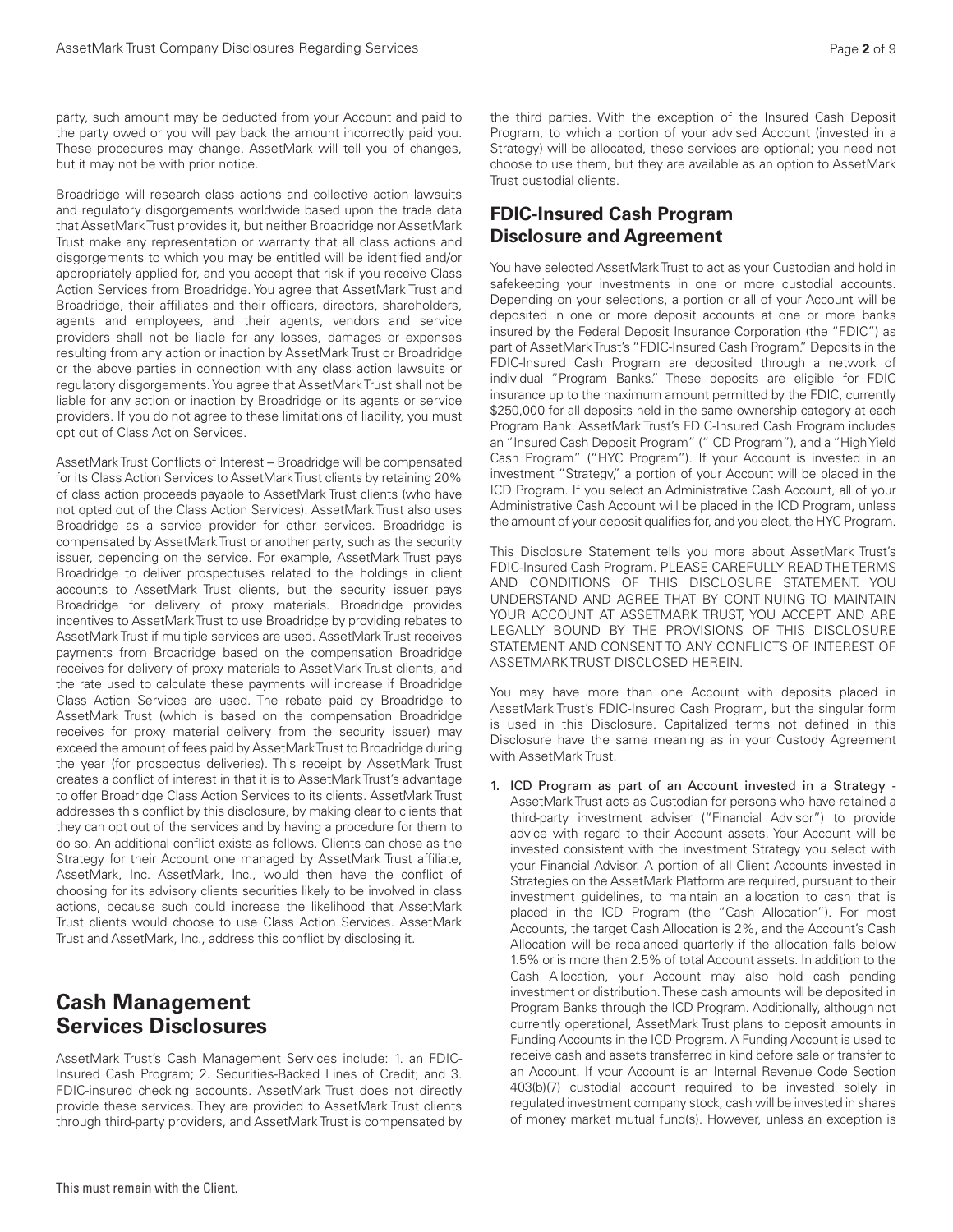made by AssetMark Trust, if your Account is not a 403(b)(7) account, the Cash Allocation and cash pending investment or distribution will only be deposited in Program Banks through the ICD Program and will not be invested in money market mutual funds. In addition to the Cash Allocation and cash pending investment or distribution, your Account may also hold cash or a cash alternative investment because of an investment decision, and that investment decision will determine the type of cash investment, e.g., deposited in Program Banks through the ICD Program or an investment in a money market mutual fund, a fixed-income instrument or other investment. Deposits in the ICD Program may be referred to as "Custodial Sweep" on your Account statements.

If your AssetMark Trust Account is invested in a Strategy, it is charged a Platform Fee by AssetMark, Inc., which is used by AssetMark, Inc. to pay for the investment advisory, administrative, custodial, and brokerage services received by the Account. The Platform Fee is assessed on 100% of the value of Account assets upon initial investment and, thereafter, at the end of each calendar quarter, even though the Cash Allocation, and cash pending investment or distribution portions of the Account do not receive any investment advisory or brokerage services. They do receive administrative and custodial services. The Financial Advisor Fee, which is paid to the Financial Advisory Firm with which the Client's Financial Advisor is associated and compensates for the consultation and other support services provided by the Financial Advisory Firm through the Financial Advisor, is also assessed on 100% of the value of Account assets. In some low interest-rate environments, your Financial Advisor Fee plus Platform Fee can exceed the amount of interest paid on your Cash Allocation. For additional conflicts relating to AssetMark Trust, see the Program Fees and Conflicts of Interest section below.

2. FDIC-Insured Cash Program for Administrative Cash Accounts - AssetMark Trust may also hold in custody assets that do not receive advisory services in an "Administrative Account". If you select "Cash" for your Administrative Account, all of the Administrative Cash Account will be deposited in the FDIC-Insured Cash Program. Clients whose cash deposits meet and maintain certain minimum balance requirements can select AssetMark Trust's HYC Program, in which the interest rates credited are expected to be higher than those credited ICD Program deposits. If you do not select the HYC Program, your cash will be deposited in the ICD Program. Cash amounts in a dollar cost averaging program will be invested in the ICD Program (not the HYC Program). Deposits in Administrative Cash Accounts may be referred to as "Custodial Sweep" on your Account statements.

There is no Platform Fee and no Custodial Account Fee for Administrative Cash Accounts. Any Financial Advisor Fee payable pursuant to a Client Advisory Agreement will be payable on an Administrative Cash Account unless AssetMark receives instructions not to charge the Financial Advisor Fee. Although there is no Platform Fee for Administrative Cash Accounts with deposits in the FDIC-Insured Cash Program, if the cash is deposited in the ICD Program and not the HYC Program, then those assets can be aggregated with assets in your other Accounts with AssetMark for "householding" purposes, which aggregation should result in larger aggregate balances that may reduce the rate(s) of the Platform Fee(s) applicable to your other Account(s). If you have selected a tiered Financial Advisor Fee, this householding or aggregation of balances may also reduce the rate of your Financial Advisor Fee. Deposits in the HYC Program, however, will not be aggregated with other AssetMark Client Account assets for fee householding purposes.

- 3. How AssetMark Trust's FDIC-Insured Program Works Cash in AssetMark Trust's FDIC-Insured Cash Program is placed into deposit accounts (the "Deposit Accounts") at Program Banks that are unaffiliated with AssetMark Trust"). Your deposits are transmitted to the Program Banks through intermediary FDICinsured depository institutions ("Intermediary Banks"), including the Settlement Bank (defined in Section 7). AssetMark Trust, and in certain cases the Intermediary Banks, engage a third-party service provider ("Program Administrator") to provide administrative services in connection with the FDIC-Insured Cash Program. You understand and agree that in certain economic and financial conditions, Program Banks will not pay interest on deposits. Currently (as discussed more fully in Section 4 below), the FDIC-Insured Cash Program provides up to \$2.5 million cumulative FDIC insurance coverage for deposits held at a network of Program Banks. AssetMark Trust will act as your agent in establishing and maintaining Deposit Account(s) at certain Program Banks and the Intermediary Banks in coordination with the Program Administrator, which will act as AssetMark Trust's agent in establishing and maintaining Deposit Accounts at other Program Banks in a network sponsored by the Program Administrator. All deposits are held on an omnibus basis in Deposit Accounts at Program Banks, with records of the beneficial ownership of the amounts in each Deposit Account maintained by AssetMark Trust and/or the Program Administrator in a manner intended to comply with applicable FDIC regulations governing "pass-through" deposit insurance. Under such FDIC regulations, FDIC deposit insurance coverage is deemed to "pass-through" to the beneficial owners of the deposits held in Deposit Accounts subject to limitations on FDIC insurance.
- 4. FDIC Insurance Cash in the Deposit Accounts is eligible for insurance by the FDIC in the case of the failure of a Program Bank, subject to certain terms and conditions, including limits set by applicable law and FDIC regulations. The amount of FDIC insurance your deposit is eligible for depends on the ownership category in which your Account holds the FDIC-Insured Cash Program deposit, and the applicable FDIC insurance limit will be applied to all deposits (including FDIC-Insured Cash Program deposits and deposits outside the FDIC-Insured Cash Program) that you hold in the same ownership category at the same Program Bank (e.g., deposits in AssetMark Trust's FDIC-Insured Cash Program as well as deposits at a Program Bank outside the FDIC-Insured Cash Program). Deposits held in different ownership categories, as provided in FDIC rules, are insured separately. Single ownership accounts and the primary owner's share of joint accounts currently are each insured up to \$250,000. For joint accounts, the primary owner for purposes of FDIC insurance record keeping purposes is the co-owner whose social security number is used by AssetMark Trust on that account for tax reporting purposes. For retirement accounts, such as Individual Retirement Accounts ("IRAs"), the FDIC insurance limit is currently \$250,000 and is applied separately from the limit applied to amounts held by the IRA owner in their non-IRA accounts. Special rules apply to insurance of trust deposits. These limits are subject to change.

Because your funds in the FDIC-Insured Cash Program can be maintained on deposit at multiple Program Banks, and because the AssetMark Trust FDIC-Insured Cash Program allows deposits at up to ten Program Banks, you currently have the benefit of FDIC deposit insurance coverage under the FDIC-Insured Cash Program of up to \$2.5 million per ownership category. (This cumulative amount of \$2.5 million per ownership category can be reduced if you elect to not allow a specific Program Bank to receive your deposits, as provided below, or in certain economic situations; see section 10 regarding "capacity" for further explanation.)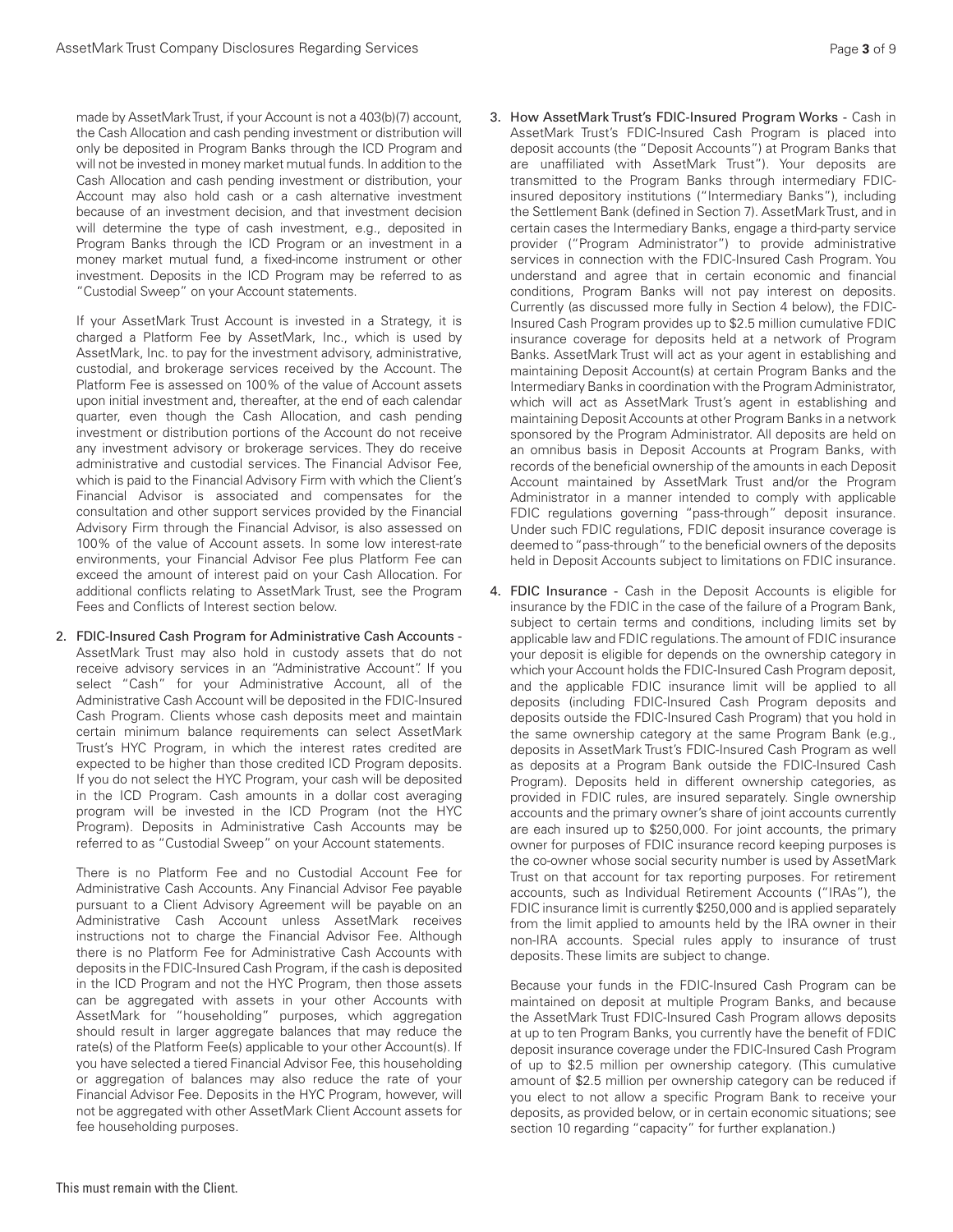Deposits made by you in the same ownership category with a Program Bank outside of the FDIC-Insured Cash Program that also holds your funds in a Deposit Account (for example, a checking or savings account or a certificate of deposit) should be expected to count toward the FDIC limit if held in the same ownership category and will reduce coverage at a Program Bank under the FDIC-Insured Cash Program. **You are responsible for monitoring your balances held at all Program Banks, both in and outside of the FDIC-Insured Cash Program to determine what deposit insurance coverage is available to you, or alternatively, in the event your overall balance with a Program Bank exceeds FDIC insurance limitations, you should ensure you understand and accept the risks associated with having uninsured cash deposited with a Program Bank. AssetMark Trust, its affiliates, the Program Administrator and their respective service providers do not monitor balances held outside AssetMark Trust's FDIC-Insured Cash Program and are not responsible for any insured or uninsured portion of deposits through the Assetmark Trust FDIC-Insured Program or other deposits.** If you do not want a particular Program Bank to receive your funds through AssetMark Trust's FDIC-Insured Cash Program, you should inform your Financial Advisor and once AssetMark Trust and/or the Program Administrator have had a reasonable opportunity to act on your instruction, that Program Bank will not receive any of your deposits through the FDIC Cash Program. Please be aware that opting out of one or more Program Banks may reduce the aggregate FDIC deposit insurance you are eligible for under the FDIC-Insured Cash Program. This is not intended to be a complete and accurate summary of FDIC deposit insurance requirements applicable to different types of deposit accounts; more information about FDIC insurance is available at www.fdic.gov or by phone at 877.275.3342 (or 800.925.4618 for TDD).

- 5. Program Banks A list of Program Banks is available through your Financial Advisor and is posted at www.assetmark.com/cash where changes to the list of Program Banks will also be posted. You should consult this site for the most up-to-date information about Program Bank eligibility for your Account deposits. If you do not take any action in response to an addition to or deletion from the list of Program Banks, you are deemed to consent to the change. Because you are responsible for monitoring the total amount of your deposits at each Program Bank in order to determine available FDIC insurance coverage, you should periodically review the current list of Program Banks to determine if a change in Program Banks has an impact on FDIC coverage for your deposits.
- 6. Deposits The cash balances in your AssetMark Trust Account that participates in the FDIC-Insured Cash Program will be deposited into one or more Deposit Accounts maintained at Program Banks. Once your cash has been deposited at a Program Bank, it is referred to as your "Program Deposit." Each Deposit Account constitutes an obligation of the Program Bank to you and is not, directly or indirectly, an obligation of AssetMark Trust or its affiliates. Nor does AssetMark Trust or any of its affiliates guarantee the financial condition of any Program Bank. You will not have a direct relationship with any Program Bank through the FDIC-Insured Cash Program. Through the FDIC-Insured Cash Program you cannot place deposits directly with Program Banks into the Deposit Accounts established by AssetMark Trust on your behalf. Information about the Deposit Accounts and your Program Deposits is available to you from AssetMark Trust, not the Program Banks. No evidence of ownership of your Program Deposits, such as a passbook or certificate, will be issued to you. Your AssetMark Trust Account statement will report your end-of-month cash balance in the Program Bank(s). No separate trade confirmations or bank statements of Program Accounts will be provided to you.

The allocation of deposits among Program Banks is determined according to a proprietary allocation method, developed and managed by the Program Administrator, and designed, among other things, to seek to maximize potential FDIC insurance coverage for your Program Deposits. Available cash in your Account will be deposited into a Deposit Account at a Program Bank until the balance of your Deposit Account at that Program Bank reaches a maximum deposit amount that is less than the statutory maximum amount of FDIC insurance coverage (currently \$250,000 for each account owned in the same right and capacity or ownership category). The FDIC-Insured Cash Program will then deposit additional funds at the next eligible Program Bank on the list up to the same coverage limit. Once your aggregate Deposit Account deposits in the FDIC-Insured Cash Program reach the Program maximum of \$2.5 million (or a lesser amount as described in Section 4 above) for a particular ownership category, additional amounts will be deposited with a designated Program Bank (the "Excess Bank"). An "Excess Bank" is a bank that will accept deposits above the maximum deposit insurance amount. The FDIC-Insured Cash Program does not provide for FDIC insurance on Excess Bank deposits that exceed the statutory maximum amount of FDIC insurance coverage. You cannot select which of the Program Banks receive such excess deposits of your funds. If you choose to opt out of a bank participating in the FDIC-Insured Cash Program, that bank can still serve as an Excess Bank for your funds; you cannot block Excess Bank deposits.

- 7. Intermediary Banks, including Settlement Bank All deposits to the Deposit Accounts with the Program Banks will initially be settled through a deposit account (the "Settlement Account") at one Intermediary Bank (the "Settlement Bank," currently, JPMorgan Chase Bank, N.A.). In certain situations, your deposits will then flow through another deposit account at another Intermediary Bank prior to being placed into a Deposit Account. The Settlement Account and each deposit account at an Intermediary Bank are collectively referred to as "Intermediary Accounts." Although your cash will be temporarily held in Intermediary Accounts, it is generally anticipated that there will not be any funds on deposit in Intermediary Accounts overnight. Nevertheless, in the event of the failure of an Intermediary Bank, there could be a circumstance in which your Account has a deposit with an Intermediary Bank at the time it is closed. In such case, your Account funds that are in the Intermediary Account at that time will be eligible for FDIC insurance up to the statutory maximum applicable deposit insurance amount only for each separately covered ownership category. The cumulative FDIC-Insured Cash Program coverage of \$2.5 million is available once funds are allocated among the Program Banks may not be available when funds are on deposit with an Intermediary Bank. When you withdraw funds, your deposits move in the reverse.
- 8. Withdrawals If you need the cash in your Program Deposit, you can instruct AssetMark Trust, as your agent, to withdraw funds from your Program Deposits. While funds will generally be available on the next business day, Federal banking regulations require Program Banks to reserve the right to require written notice seven days before permitting transfers or withdrawals from the Deposit Accounts, although the Program Banks may in fact not require this notice. If Program Bank(s) do require the seven days written notice, this could delay your receipt of your cash in your Program Deposit and could also delay any investment of that cash. No withdrawal requests will be accepted directly from you by the Program Banks.
- 9. Interest Rates Each Program Bank will pay interest on your Program Deposits at a rate determined by AssetMark Trust, which is subject to change from time to time. Your Program Deposit will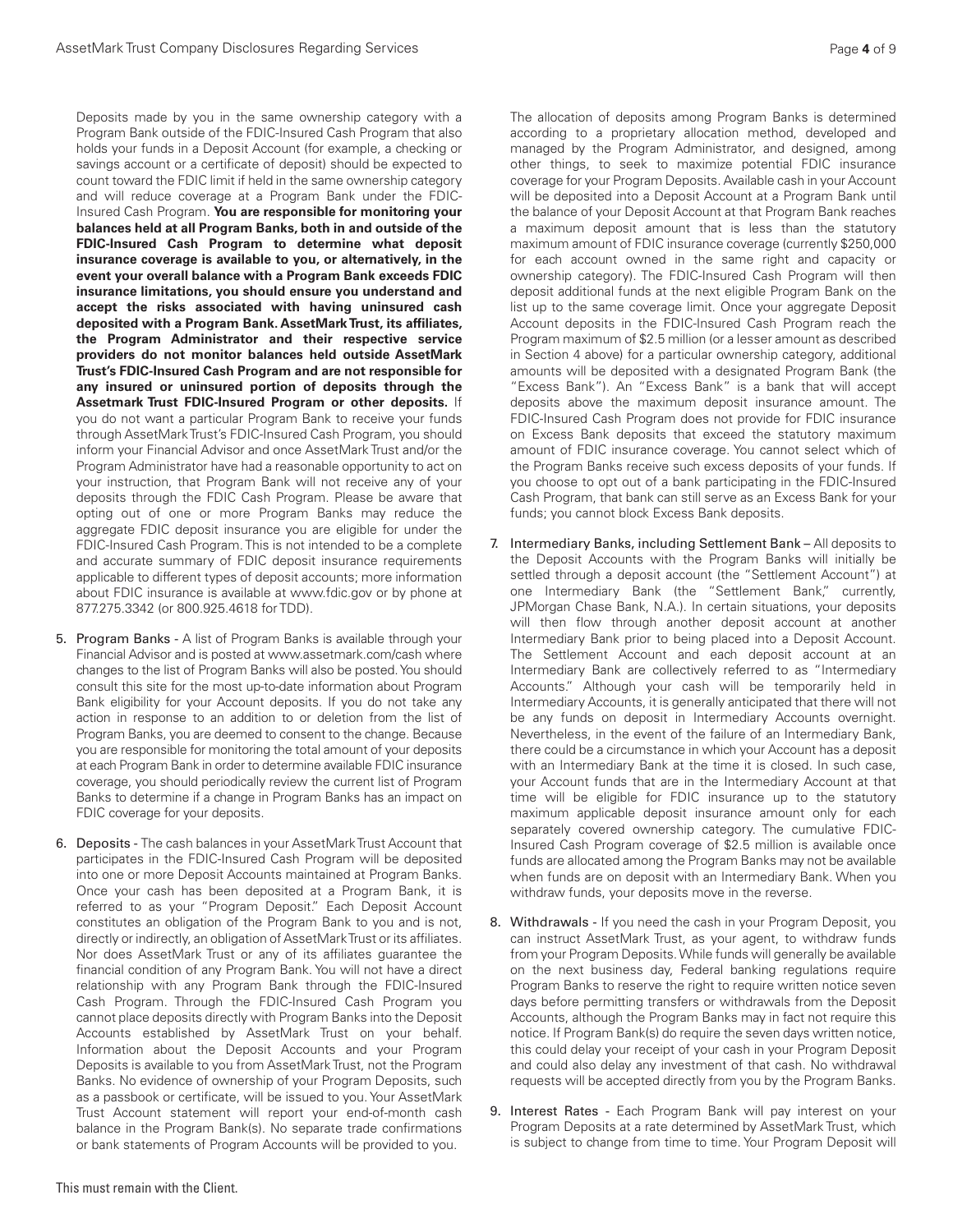earn interest determined by AssetMark Trust for those clients in the general ICD Program or the HYC Program, whichever is applicable, regardless of the Program Bank(s) to which your Program Deposits are allocated. Interest accrues daily and is payable monthly. Interest paid by the Program Banks will be credited to your Program Deposit. You understand and agree that in certain economic and financial conditions, Program Banks will not pay a sufficient rate and may even pay negative interest, i.e., when the bank charges interest and deposit balance decreases. The interest rates paid to AssetMark Trust clients on their Program Deposits will vary over time. Your interest rate can also be based on the total balances of your Program Deposits and the current interest rate environment, in accordance with a balance-based tiered formula. Interest rates can also vary based on type of account. Program Banks that hold your funds will also pay fees to the Program Administrator and AssetMark Trust for their respective services in connection with the FDIC-Insured Cash Program, as described in Section 11 below.

The current interest rate schedule payable on your Program Deposits is available through your Financial Advisor and on www.assetmark.com/cash.

Over any given period, the interest rates on the Program Deposits may not be the same as interest rates available outside of AssetMark Trust's FDIC-Insured Cash Program and can be lower. In addition, Program Deposits invested through AssetMark Trust's FDIC-Insured Cash Program typically will earn less interest - and in some market conditions, much less interest - than they would if deposited directly with a Program Bank or if invested in alternatives that are otherwise available to you in the market (but generally not available to you through AssetMark Trust), such as money market funds and other investments which are not FDIC insured. Program Banks do not have a duty to offer the highest rates available or rates that are comparable to money market mutual funds. By contrast, a money market mutual fund has a fiduciary duty to seek the highest return possible consistent with its investment objectives. You cannot instruct AssetMark Trust to purchase money market mutual fund shares for your Account. Unless an exception is made or you hold a Section 403(b)(7) custodial account, AssetMark Trust will invest the Cash Allocation and cash pending investment or distribution in Accounts invested in Strategies and Administrative Cash Accounts only in the FDIC-Insured Cash Program and will not invest such cash in money market mutual funds.

If you desire, as part of an investment strategy or otherwise, to maintain a cash position in your Account for other than a short period of time and/or are seeking the highest yields currently available in the market for your cash balances, please contact your Financial Advisor to discuss investment options that may be available outside of the FDIC-Insured Cash Program that may be better suited to your goals. You should compare the terms, interest rates, required minimum amounts and other features of the FDIC-Insured Cash Program with other accounts and alternative investments.

10. Capacity of Program Banks - The ability to place amounts in the FDIC-Insured Cash Program depends on the willingness of Program Banks to accept deposits. In certain, unusual economic or financial conditions, the Program Banks may not be willing or able to accept deposit of amounts intended for the FDIC-Insured Cash Program. In such an instance, AssetMark Trust will implement alternatives procedures, expected to include, but not be limited to, depositing amounts in non-interest paying or even negative interest paying deposit accounts and reducing the maximum cumulative amount (of

\$2.5 million, assuming you have not opted to exclude any Program Bank from receiving your Program Deposits as described on Section 4 above) of FDIC insurance per ownership category. If the cumulative amount of FDIC insurance is reduced, the disclosure on www. assetmark.com/cash will be updated.

11. Program Fees and Conflicts of Interest - Your participation in the FDIC-Insured Cash Program results in financial benefits for AssetMark Trust and its affiliates and for the Program Banks that create conflicts of interest.

AssetMark Trust receives compensation from the Program Banks for the record keeping and administrative services it provides in connection with maintaining the FDIC-Insured Cash Program (the "Program Fee"), which may be up to 4% on an annualized basis as applied to deposits across all Deposit Accounts. Additionally, the Program Administrator is paid fees by: (1) AssetMark Trust on a portion of the FDIC-Insured Cash Program balances; and (2) Program Banks on the remaining portion of FDIC-Insured Cash Program balances. The amount of the Program Fee paid to AssetMark Trust and the fees paid to the Program Administrator reduce the interest paid to you by the Program Banks on your Program Deposits. AssetMark Trust has discretion over the amount of its Program Fee, and AssetMark Trust reserves the right to modify the Program Fees it receives from Program Banks. This discretion in setting the Program Fee creates a conflict of interest on the part of AssetMark Trust; the greater the Program Fee AssetMark Trust receives, the lower the interest paid by Program Banks to AssetMark Trust Clients. In certain interest rate environments, the Program Fee is a substantial source of revenue to AssetMark Trust and, indirectly, to AssetMark Financial Holdings, Inc. AssetMark Trust can reduce its Program Fees and can vary the amount of the reductions between AssetMark Trust Clients and the amount of interest paid by Program Banks to AssetMark Trust Clients. The Program Fees paid by each Program Bank, which affects the interest rates paid by the Program Banks in the FDIC-Insured Cash Program, do and are expected to vary from Program Bank to Program Bank; this creates a conflict for AssetMark Trust when selecting Program Banks in that it incentivizes AssetMark Trust to select the banks that pay higher Program Fees. No part of the Program Fee is paid to your Financial Advisor.

The Program Fees paid to AssetMark Trust can be greater or less than compensation paid to other Platform Custodians with regard to cash sweep vehicles. The interest rate your Program Deposit earns with respect to the AssetMark Trust FDIC-Insured Cash Program can be lower than interest rates available to depositors making deposits directly with a Program Bank or with other depository institutions. Program Banks have a conflict of interest with respect to setting interest rates and do not have a duty to provide the highest rates available on the market and may instead seek to pay a low rate; lower rates are more financially beneficial to a Program Bank. This is in contrast to money market mutual funds, which have a fiduciary duty to seek to maximize the rates they pay investors consistent with the funds' investment strategies. There is no necessary linkage between the bank rates of interest and other rates available the market, including money market mutual fund rates.

If your cash is invested in a money market mutual fund (because, for example, you hold a Section 403(b)(7) custodial account), AssetMark Trust expects to receive service fees from the mutual fund or its service providers. AssetMark Trust expects the Program Fees it receives from Program Banks in the FDIC-Insured Cash Program to be at a higher rate than any service fee it will receive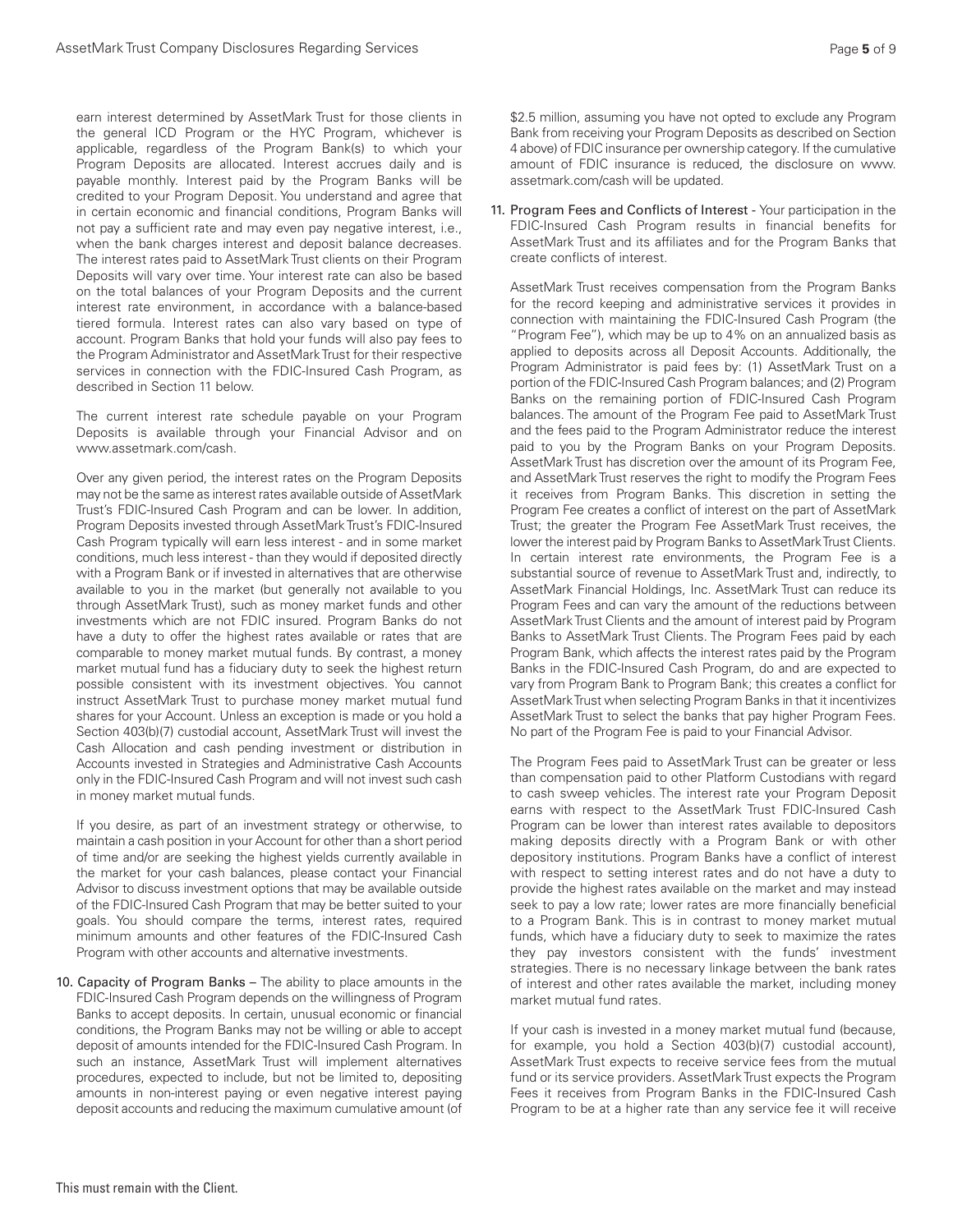from money market mutual funds or their service providers. This is a conflict of interest for AssetMark Trust in that it expects to receive a higher Program Fee from Program Banks than the service fee from money market mutual funds.

If your AssetMark Trust Account is invested in a Strategy, it is charged a Platform Fee by AssetMark, Inc., on 100% of the value of account assets at the end of each calendar quarter, including the Cash Allocation and cash pending investment or distribution portions of the Account invested in the ICD Program. From Platform Fees AssetMark, Inc., pays AssetMark Trust for custodial services; the amount is negotiated between the companies and differs for different types of accounts and Strategies. AssetMark Trust expects to always receive a Program Fee on deposits in the ICD Program. It is anticipated that, when looked at jointly, AssetMark Trust and AssetMark, Inc. will receive more compensation on the Cash Allocation and cash pending investment or distribution portions of Accounts invested in the ICD Program than on Account assets invested in the Accounts' investment Strategy.

As discussed in section 7, your funds will be swept through a Settlement Account at the Settlement Bank before being deposited at Program Banks. AssetMark Trust currently uses JPMorgan Chase Bank, N.A. for the Settlement Bank and also maintains a number of other deposit accounts at JPMorgan Chase. JPMorgan Chase charges AssetMark Trust for the banking services it provides but reduces these charges based upon the amount of deposits maintained by AssetMark Trust at JPMorgan Chase Bank. Since cash is held only temporarily in the Settlement Account, such cash does not contribute to the credits that reduce the banking fees AssetMark Trust owes JPMorgan Chase Bank. However, if certain, unusual economic or financial conditions exist, the Program Banks may not be willing or able to accept deposit of amounts intended for the Program (see section 10). If Program Banks reject deposits, AssetMark Trust anticipates that the rejected deposits will be held, at least initially and perhaps until the unusual economic condition resolves, by JPMorgan Chase Bank. Such an increase in deposits at JPMorgan Chase Bank would increase the credits earned and, in turn, reduce the banking fees otherwise owed JPMorgan Chase Bank by AssetMark Trust (including, but not limited to, fees on deposits rejected by the Program Banks). None of the other Intermediary Banks has a similar arrangement in place whereby AssetMark Trust could potentially benefit from deposits remaining at such banks instead of entering the Program on a same-day basis.

IRA & ERISA Account Fee - In the case of an IRA or an employee benefit plan account that is subject to the Employee Retirement Income Security Act of 1974 ("ERISA") that is invested in an AssetMark Strategy or is subject to an Investment Management Services Agreement with AssetMark, the Program Fee earned by AssetMark Trust in connection with the FDIC-Insured Cash Program and the service fee income earned by AssetMark Trust with regard to money market mutual funds will offset an "IRA & ERISA Account Fee" otherwise chargeable to the Account by AssetMark Trust. The IRA & ERISA Account Fee is charged for the additional custodial and other services provided by AssetMark Trust to IRA and ERISA accounts. The IRA & ERISA Account Fee is payable quarterly, in advance, for the upcoming calendar quarter, at the annual rate of 0.50%, based on the Account's value (including mutual fund shares) on the last business day of the preceding calendar quarter. The IRA & ERISA Account Fee is in addition to other fees payable by the Account. No portion of the fee is charged upon receipt of assets to an Account, and no portion of the fee is prorated or refunded. At this time, AssetMark Trust intends to waive any portion of this IRA & ERISA Account Fee not offset by

the Program Fees received by AssetMark Trust through the FDIC-Insured Cash Program, the service fees earned from money market mutual funds by AssetMark Trust or an affiliate, and any other fee income received by AssetMark Trust or an affiliate from the investments of the Account. Additionally, the Account will receive a credit to the extent that the aggregate amount of such service fee income received by AssetMark Trust or an affiliate exceeds the IRA & ERISA Account Fee chargeable to the Account. Since AssetMark Trust receives the Program Fee, which may be a maximum of 4%, on only a portion of IRA and ERISA account assets, and the IRA & ERISA Account Fee is calculated on all Account assets, the Program Fee is likely to be less than the IRA & ERISA Account Fee.

- 12. Information and Changes Regarding the Terms of the FDIC-Insured Cash Program - Information regarding the FDIC-Insured Cash Program will be posted at www.assetmark.com/cash, and you should consult this site for the most up-to-date information about the FDIC-Insured Cash Program. Generally, you will also receive notification in advance of important changes to the FDIC-Insured Cash Program. That notification may direct you to your Financial Advisor or to the web address listed above for specific information on the change. Changes may include changes to the list of Program Banks, to the interest rates payable by Program Banks on your Program Deposits, to the Program Fees received by AssetMark Trust for the services provided in connection with the FDIC-Insured Cash Program, any fees paid by AssetMark Trust directly to the Program Administrator, and to the maximum amount of FDIC insurance coverage for your deposits. You should direct any questions you may have about any changes or proposed changes to your Financial Advisor. Note that, while AssetMark Trust will endeavor to provide advance notice of changes, AssetMark Trust may be unable to do so in some cases, in which case AssetMark Trust will provide you with notice of the changes as soon as reasonably practicable. It is your obligation to monitor your Account(s), your FDIC coverage and your FDIC insurance eligibility. If you do not agree to any changes, you should contact your Financial Advisor to discuss transferring your Account to another provider. If you do not take any action in response to a change, you are deemed to consent to the change to the FDIC-Insured Cash Program.
- 13. Closing Accounts AssetMark Trust or a Program Bank, in its sole discretion, may close Deposit Accounts at any time. If a Deposit Account is closed, you may be able to establish a direct depository relationship with the Program Bank, subject to its rules with respect to maintaining deposit accounts. Establishing a deposit account in your name at a Program Bank will separate your deposit account from your AssetMark Trust custodial Account. Your non-FDIC-Insured Cash Program deposit account balance will not be reflected in your AssetMark Trust Account statement, and AssetMark Trust and its affiliates will have no further responsibility concerning your deposit account. If you do not establish a direct depository relationship with a Program Bank when a Deposit Account is closed, your Program Deposit will be transferred to your AssetMark Trust custodial Account. If you close your AssetMark Trust custodial Account, your Program Deposit Accounts will also be closed and the funds distributed to you according to the conditions of your Custody Agreement. Upon your termination of all your Accounts with AssetMark Trust, pursuant to your Custody Agreement, an Account Termination Fee will be charged.
- 14. No SIPC Protection on FDIC-Insured Cash Program Deposits and Administrative Service Fees - AssetMark Trust generally uses sub-custodians, including National Financial Services Corp.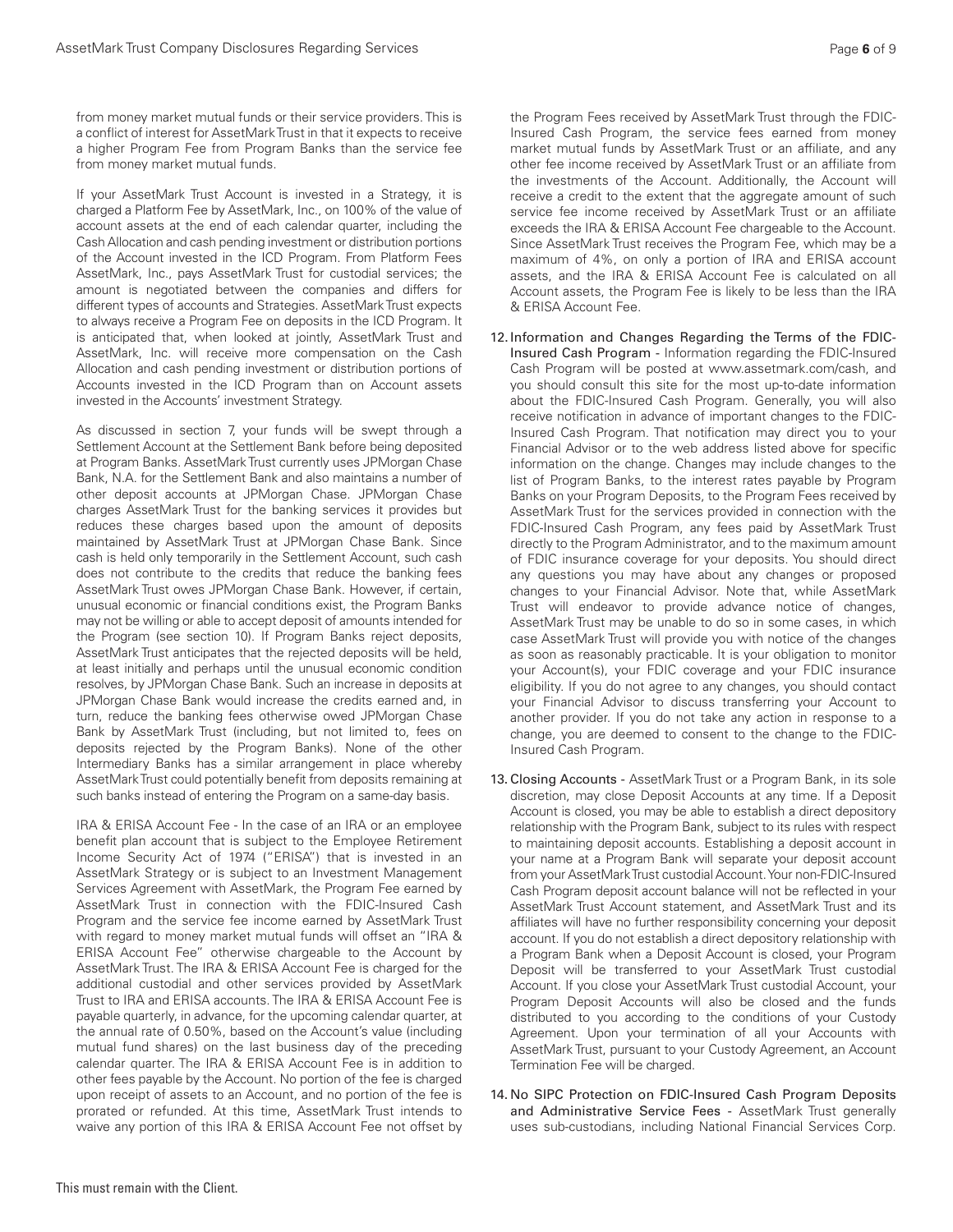(whose affiliated broker-dealer, Fidelity Brokerage Services, LLC, ("Fidelity") provides brokerage and clearing services for Client Accounts), for securities, including mutual fund shares. Fidelity is a member of Securities Investor Protection Corporation ("SIPC") and maintains reasonable levels of excess SIPC coverage for the protection of cash and securities, including shares of money market mutual funds, held on behalf of AssetMark Trust's Clients. SIPC coverage protects against the loss (e.g., theft) of the securities, not against a decline in their market value. Fidelity will not provide sub-custodial services for assets in the FDIC-Insured Cash Program, and your Program Deposit is not eligible for SIPC coverage. For further information about SIPC protection, visit the SIPC website at www.sipc.org.

- 15. Tax Reporting For most non-retirement Accounts, interest earned from your Program Deposit will be taxed as ordinary income in the year it is received, and a Form 1099 will be sent to you by AssetMark Trust each year showing the amount of interest income you have earned on deposits in your Deposit Accounts. This information is not legal or tax advice.
- 16. AssetMark Trust Custody Agreement This Disclosure Statement supplements the terms of your existing Custody Agreement with AssetMark Trust. If any provision of the Custody Agreement conflicts with provisions of this Disclosure Statement, the Custody Agreement shall govern.

### **Securities-Backed Lines of Credit ("SBLOC") Disclosure**

You have selected AssetMark Trust to act as your Custodian and hold in safekeeping your investments in one or more custodial accounts. You may use the holdings in your non-retirement AssetMark Trust custodial account(s) as collateral for a loan. Such loans are usually referred to as Securities-Backed Lines of Credit ("SBLOC"). This disclosure is for informational purposes only, is not a solicitation, and should not be considered to be investment, legal or tax advice. If you take a loan from a lender using the assets in your AssetMark Trust custodial account as collateral, you acknowledge these disclosures and consent to them, including the conflicts they create for AssetMark, Inc., and including the compensation received by AssetMark Trust.

IF YOU APPLY FOR AN SBLOC, YOU AGREE TO CAREFULLY READ, UNDERSTAND AND ACCEPT THE TERMS AND CONDITIONS OF THIS DISCLOSURE STATEMENT. YOU UNDERSTAND THAT BY APPLYING FOR A LINE OF CREDIT, YOU ACCEPT AND ARE LEGALLY BOUND BY THE PROVISIONS OF THIS DISCLOSURE STATEMENT, IN ADDITION TO THE AGREEMENTS AND DOCUMENTS PROVIDED BY THE LENDER, AND YOU CONSENT TO ANY CONFLICTS OF INTEREST OF ASSETMARK TRUST DISCLOSED HEREIN.

Suitability: Using your custodial account at AssetMark Trust as collateral for a loan may not be suitable for you and your financial goals. Securities-backed loans involve a number of risks, including the risk of a market downturn, tax implications if pledged securities are liquidated, and the potential increase in interest rates, and other risks. If the value of pledged securities drops below certain levels, the borrower (you) may be required to pay down the loan and/or pledge additional securities. Please consider these risks and whether a securities-backed loan is appropriate before you proceed; carefully read the securities-backed line of credit application for further details. You should consider these issues and discuss your financial position

and objectives and whether using your investments as collateral for a loan is appropriate with your Financial Advisor.

There are two general ways to apply for loan using the assets in your non-retirement AssetMark Trust custodial account(s) as collateral:

- 1. Apply for a loan through a lender available through AssetMark Trust Company's Cash Advantage Lending<sup>SM</sup> service; or
- 2. Appy for a loan from the lending institution of your choice.

#### ASSETMARK TRUST COMPANY'S CASH ADVANTAGE LENDINGSM SERVICE

AssetMark Trust has established relationships with two separate lenders to which you can apply for a line of credit under AssetMark Trust's Cash Advantage Lending<sup>SM</sup> service. Currently, the two lenders are Supernova Lending, Inc. ("Supernova") and The Bancorp Bank, an FDIC-insured bank ("Bancorp"). AssetMark Trust's arrangements with these lenders are designed to streamline the loan application process and provide the lenders access to information about the accounts that you are using as collateral for the loans. AssetMark Trust is not affiliated with either Supernova or Bancorp, and each is responsible for their own services.

AssetMark Trust receives compensation from these lenders based on outstanding loan balances. See further disclosure below.

#### *The Process:*

Application: AssetMark Trust has arrangements and has established secured-systems links with Supernova and Bancorp that are designed to reduce the time and effort needed to apply for a line of credit. Both lenders have web-based application processes designed to be more efficient than paper applications. In the instance of the Supernova application, depending upon the state you live in (and its privacy laws), your Financial Advisor can have your loan application auto-populated with information that AssetMark Trust maintains so that your Financial Advisor need not type in information you or they have already supplied to AssetMark Trust.

Loan Agreement with Lender: Each lender has its own loan application and will make all decisions regarding the approval or rejection of specific loan applications. AssetMark Trust does not make those decisions. Additionally, each lender may suspend or cancel a loan pursuant to the terms of the loan agreement, in addition to the control agreement.

Control Agreement: When lenders offer an SBLOC to a borrower (you), the lender, the custodian of your investment assets (AssetMark Trust) and the borrower (you), will sign a tri-party "control agreement." The terms of the control agreement provide, among other things, that the custodian (AssetMark Trust) will not allow the borrower (you) to withdraw from your AssetMark Trust account the investments that are pledged as security without getting prior approval from the lender. To facilitate the service, AssetMark Trust has established a standard control agreement with each of Supernova and Bancorp, so that your SBLOC application process will not be slowed down by negotiating individual control agreements. If a lender suspends or cancels a loan pursuant to the terms of the loan agreement, the control agreement will also be suspended or cancelled in accordance with the terms of the control agreement.

Lender's Access to your Information: The lender you choose will want to know about the investments in your AssetMark Trust Account that you are using as collateral for your loan. In accordance with your consent, AssetMark Trust has established (different) systems links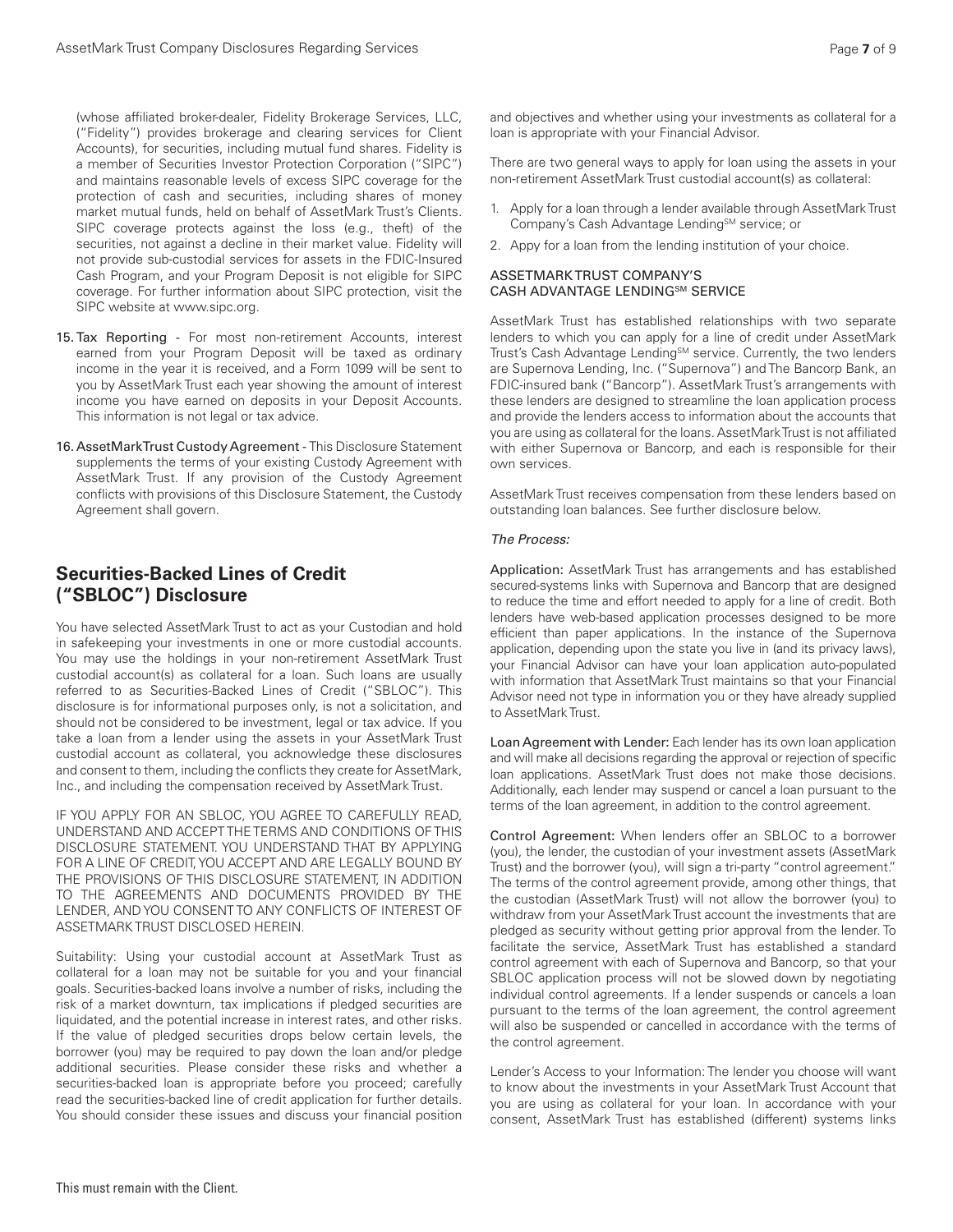with both Supernova and Bancorp to provide each with daily information regarding the investments you are using for collateral for your loan. If you choose a lender in AssetMark Trust's Cash Advantage Lending<sup>SM</sup> service, you will not need to set up the lender to receive duplicates of your account statements; AssetMark Trust will automatically send the lender information about the account(s) you have pledged as collateral. If you do not consent to such information sharing, you may not participate in AssetMark Trust's Cash Advantage Lending<sup>SM</sup> service.

#### *Interest Rates, Compensation to AssetMark Trust and Conflicts of Interest:*

In addition to considering whether it is suitable for you to pledge your investments as collateral for a loan, it is important that you consider the interest rate you will pay for a loan. The interest rates charged for different lines of credit will differ. The rates may differ not only because of market and interest rate conditions, but also due to the size of the line of credit, with larger lines for credit usually paying lower interest rates. The interest rate you pay for a line of credit is typically negotiable. AssetMark Trust has discretion to reduce its compensation in order to reduce the interest rate charged a loan, especially if competitive factors argue for a rate reduction. AssetMark Trust has a conflict of interest with respect to the interest rates charged on loans; the higher the compensation AssetMark Trust receives, the more expensive the loans are for Clients.

Rates will also differ between lenders. AssetMark Trust has tried to negotiate with both Supernova and Bancorp so that you will be offered a competitive interest rate for your loan, but you should compare the offered rate with other available rates and know that how much AssetMark Trust is paid affects the interest rate you will pay on your loan.

Supernova Rate and compensation to AssetMark: The agreement between AssetMark Trust and Supernova provides for minimum and maximum interest rates that Supernova can charge AssetMark Trust clients on the unpaid principal balance of their loans. These rates can change since they are determined by reference an average interest rate calculated by a third party (e.g., a LIBOR or SOFR rate) and by other factors. Within this minimum and maximum range, AssetMark Trust is able to determine the compensation payable to it, which is an annualized fee calculated using the daily unpaid principal balance of each loan. The interest rate you pay for a loan may be negotiable.

The agreement between AssetMark Trust and Supernova specifies the compensation that Supernova will pay AssetMark Trust. The maximum fee that AssetMark Trust can be paid is at the annualized rate of 4.45% on the outstanding balance of loans. AssetMark Trust is compensated for the expenses it incurred establishing the service and systems links to Supernova and for its ongoing services to Supernova and maintenance of the service. The interest rate that you will pay for a Supernova loan is, in part, determined by AssetMark Trust. That is because AssetMark Trust can determine, within parameters, the amount of the "Company Fee" that it is paid. It is a conflict of interest for AssetMark Trust to be able to determine its own compensation; AssetMark Trust addresses this conflict by this disclosure and by obtaining your consent to our compensation through this disclosure. If you take a loan from Supernova, you agree to this compensation to AssetMark Trust.

Bancorp Rate and compensation to AssetMark: The agreement between AssetMark Trust and Bancorp provides for the interest rates that Bancorp can charge AssetMark Trust clients on their loans. These rates can change since they are determined by reference an average interest rate calculated by a third party (e.g., the Wall Street Prime Rate) and by other factors, such as the amount of the loan commitment. The interest rate you pay for a loan may be negotiable.

The agreement between AssetMark Trust and Bancorp specifies the compensation that Bancorp will pay AssetMark Trust, with compensation to AssetMark Trust at reduced rates for larger loans. The agreement between AssetMark Trust and Bancorp also provides for custom pricing, where the interest rate charged Clients can be reduced and so will the amount of Bancorp's payment of compensation to AssetMark Trust. AssetMark Trust may decide to reduce its compensation in order to reduce the interest rate charged a loan, especially if competitive factors argue for a rate reduction. AssetMark Trust is compensated for the expenses it incurred establishing and maintaining the service and systems links to Bancorp and for its ongoing services to Bancorp and maintenance of the service. It is a conflict of interest for AssetMark Trust to be able to determine its own compensation; AssetMark Trust addresses that conflict by this disclosure and by obtaining your consent to our compensation through this disclosure. If you take a loan from Bancorp, you agree to this compensation to AssetMark Trust.

AssetMark Trust does not have the authority to encourage you to take a loan and does not have the authority to decide whether one of the lenders in its Cash Advantage Lending<sup>SM</sup> service will offer you a loan. AssetMark Trust benefits if you take a loan because, as discussed above, the lenders in the Cash Advantage Lending<sup>SM</sup> service pay AssetMark Trust compensation based on outstanding loan balances, and AssetMark Trust has discretion in setting the amount of compensation it receives in connection with loans.

#### APPLYING FOR A LINE OF CREDIT FROM THE LENDING INSTITUTION OF YOUR CHOICE

You can also apply for a loan from the lending institution of your choice. The process will be similar to that with the lenders in AssetMark Trust's Cash Advantage Lending<sup>SM</sup> service, i.e., application and loan and control agreements, except that, since a standard process and agreements will not have been worked out with your lender, you should expect the process to take longer. AssetMark Trust has a standard control agreement to be used with third-party lenders that your Financial Advisor can obtain for you. We urge you to use the standard AssetMark Trust control agreement so that negotiations with you bank on the terms of the tri-party agreement will not be needed and the process delayed. The issues we often see in control agreements from third-party lenders is that they do not allow for trading in your account or deduction of fees. AssetMark does not charge additional fees when you use a third-party lender of your choice, although if a number of duplicate account statements are requested, fees may apply.